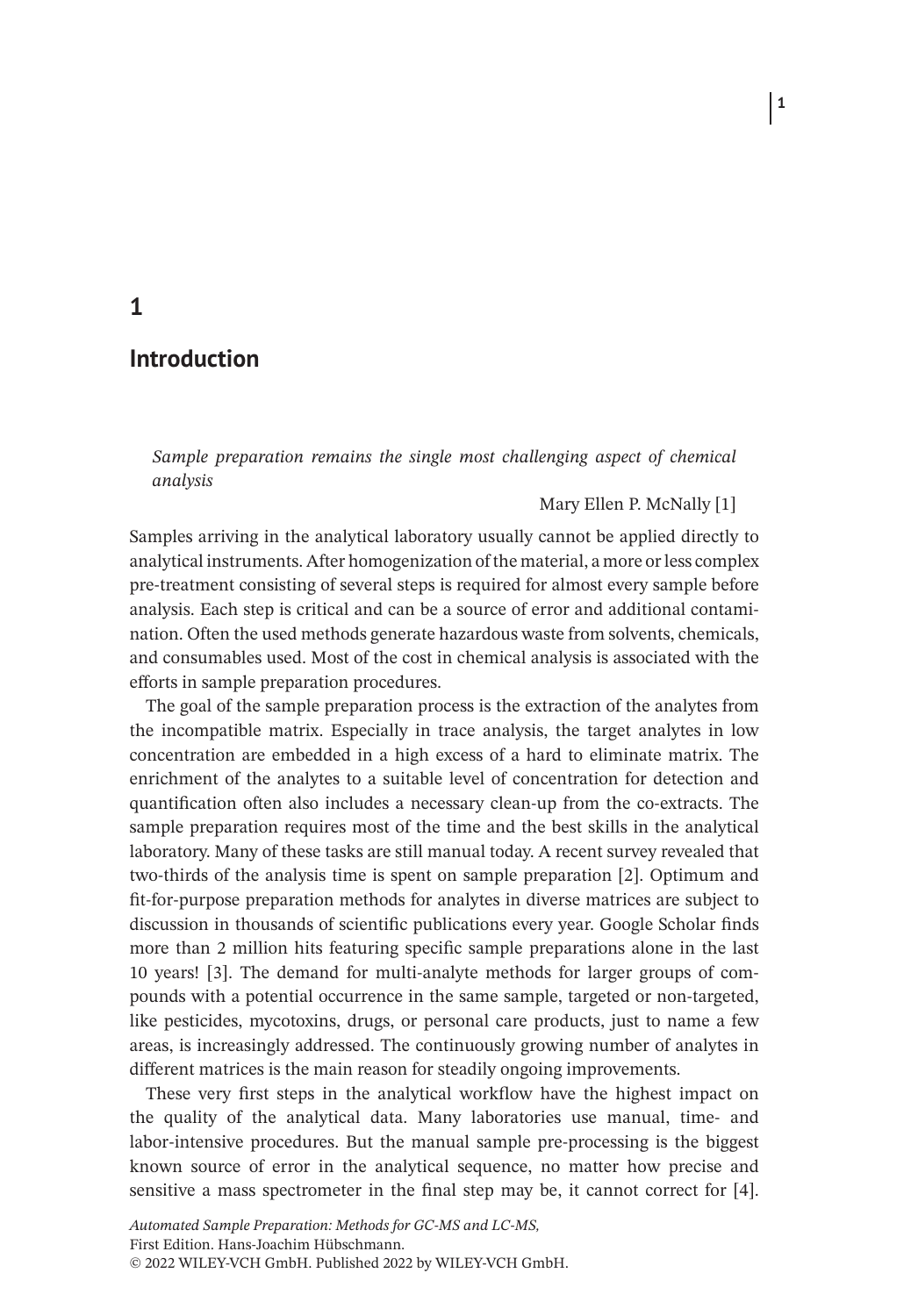### **2** *1 Introduction*

Errors in analytical measurements are the random variability, expressed as the precision of the method, systematic bias affecting the trueness of results, and gross mistakes, the handling errors. Method validation assesses precision and trueness of a method, while human spurious errors, reported as the greatest source of errors, cannot be corrected in the course of analysis [5]. It is reported from the survey that operator and sample processing errors amount up to 50% of all known potential sources of error. Evidently, measures in this area improve analytical quality significantly. Here is the standardization of sample preparation procedures a general goal. The introduction of instrumental and integrated sample preparation workflows addresses these weak points in the sample processing sequence of the otherwise excellently validated procedures.

Standardization of analytical methods including sample preparations for different kinds of samples is available for all routine areas with validated procedures published as European standards (EN), the methods of the International Organization for Standardization (ISO), the Association of Official Analytical Chemists (now AOAC International), American Oil Chemists' Society (AOCS), the Food and Drug Administrations (FDA), the Environmental Protection Agencies (EPA), Pharmacopias, and similar organizations. In these established methods, sample preparation is often the rate-determining step for sample throughput and too often the error-prone part of the analytical method. In this context, standardization calls for automation, not vice versa. Automation reduces the quite normal human manual variation and mistakes in the sample processing using adequately configured robots for the standard workflows.

In chemical analysis, the instrumentation for chromatographic separation and detection, in particular with the use of mass spectrometry, reached an operational and performance level of high technical maturity. Sensitivity, selectivity, separation power and mass resolution, speed of analysis, and data processing were the major instrumental developments with significant enhancements in recent years. Barely exploited are features for a major step ahead for an instrumental and robotic sample processing. The obvious gap is the missing use of such amazing instrument specifications for a greener sample preparation at the front end. Much smaller sample sizes are possible to reach legally required quantitation limits today. The miniaturization and standardization with automated robotic workflows for the analytical sample processing significantly release from the human impact on data quality. This handbook about *Automated Sample Processing* focuses on the tools, modules, and workflows for the next level of a greener analytical chemistry.

## **1.1 A Perspective on Human Performance**

In contrast to the notable improvement in instrument performance and reliability, there was not much focus in the past on the instrumental integration of the traditional manually performed sample preparation workflows, knowing the significant impact of human error on reliable and true analysis results. A general industry view of human performance and root cause of events monitored is shown in Figure 1.1.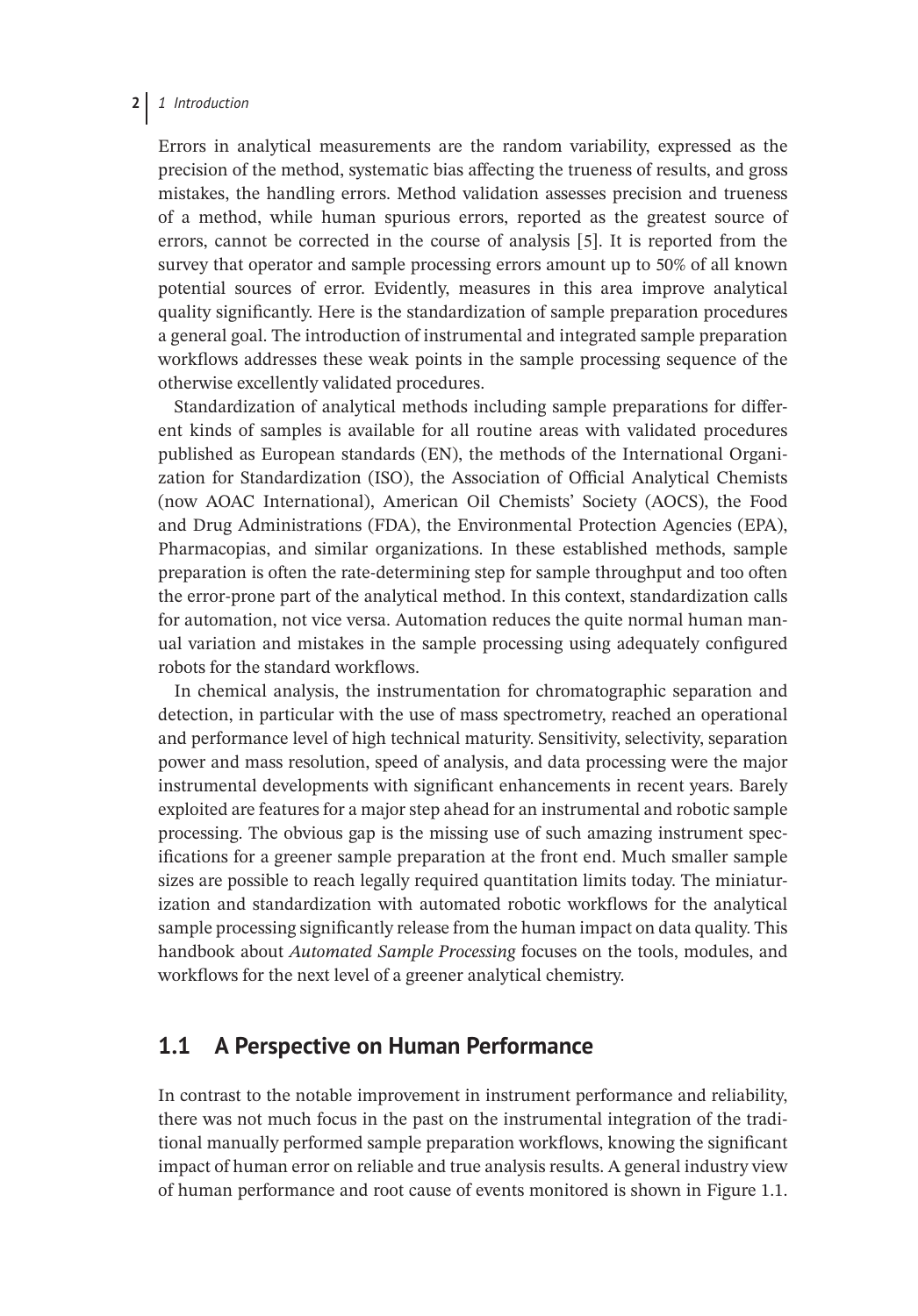

**Figure 1.1** Human performance in analytical laboratories. Source: Adapted from U.S. Department of Energy [6].

Human error is not random. Mistakes are systematically connected to features of people's tools, the tasks they perform, and the operating environment in which they work [6]. About 80% of all events are attributed to human error. Further broken down, 70% are related to organizational weaknesses caused by humans in the past and 30% are directly related to human mistakes in the manual workflow.

Survey results confirm dramatically the sources of error in chemical analysis, illustrated in Figure 1.2 with the size of the square areas representing their impact. The major source of error is seen in such manual sample preparation steps with about 30% of all the potential causes. On top, operator-generated error and variation are estimated here to contribute to an additional 19%. The introduction of instrumental automated sample preparation workflows hence is expected to reduce such well-known human errors by half in routine analysis methods [5].

Samples to be analyzed usually require an often multifaceted preparation over several steps for extraction and concentration before application to an analytical instrument for analyte detection. More than 65% of the respondents to the recent survey reported the use of three or more sample preparation steps for one sample. The rate of more complex sample preparation went up significantly from previous



**Figure 1.2** Survey results about sources of errors with impact in sample analysis (square areas in %). Source: Adapted from Majors [2].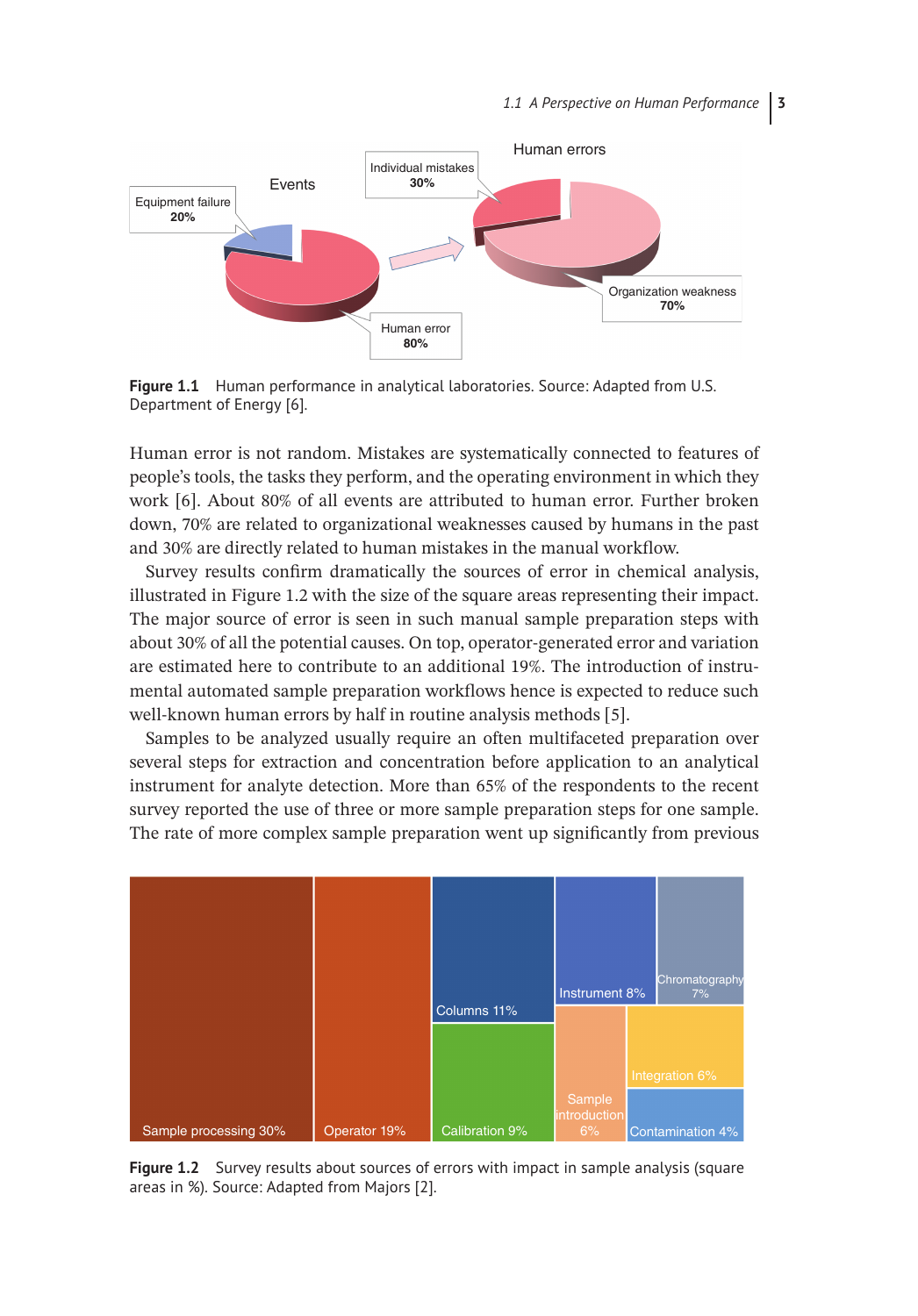### **4** *1 Introduction*

years' responses, a number and apparent demand strongly increasing [7]. The degree of sample preparation depends mainly on the analytes, the physical status of the sample, the single or multi-compound approach, and finally the analytical method to be applied. It can cover a wide range from just dilute-and-shoot to multistep methods with extraction, concentration, and derivatization. The common goal is to reach just enough and fit-for-purpose sample clean-up to keep the analytical instrumentation in the validated status for large series of samples and reduce preventive maintenance downtime to the necessary. In the vast majority of analytical methods, the required sample preparation in the past and still today is manual. A large gap was left here, with only a few exceptions with some selected techniques, for the adaptation of analytical sample preparation methods on the instrument level. The solutions provided in this textbook address this notorious gap with the integration of robotic workflows for many routine tasks. A dedicated section covers automated turnkey solutions like the analysis of pesticides, off-odors, polyaromatic hydrocarbons (PAH), fatty acid methyl esters (FAMEs), mineral oil hydrocarbon contaminations (MOHs), or volatile organic compounds (VOCs), just to name a few that are presented in detail for reproduction.

The recent remarkable improvements in instrument sensitivity and selectivity, in particular in mass spectrometry using tandem instrumentation (MS/MS) and high mass resolution and accurate mass capabilities (HR/AM), greatly facilitated the miniaturization of such methods, allowing greener analytical chemistry with the reduction of sample sizes and solvent use. This sample volume reduction to the micro-scale opens up the way for compatible, instrument-top automation and further standardization of multi-methods. This welcome trend answers also the demand for improved data quality and higher sample throughput, especially in food, environmental, and pharmaceutical safety analyses.

Another important aspect and a strong improvement is seen in the hyphenation of instruments with workflows integrating the currently separated processes. The availability of online sample preparation, which finally includes the transfer and injection of the prepared extract to the analytical instrument, is today still the exception in analytical instrument design. Ongoing technical development starts covering some selected sample preparation procedures with benchtop or instrument top-mounted robotic preparation systems. The integrated software control for ease of use with just one sample acquisition sequence on screen is still a big but solvable gap to comply with operator demands and the required error-free operation. Several independent developments of integrated software control of the robotic sample processing systems with external devices and the hyphenated analytical instruments demonstrate successfully the benefits and feasibility.

And, even in light of the continuously increasing laboratory automation, a necessary practical remark at this point for the hands-on laboratory work, for safety and a green analytical chemistry: good laboratory practice dictates that all who handle solvents and chemicals should familiarize themselves with the compounds' material safety data sheets (MSDS) and manufacturer's recommendations for handling, use, storage, and disposal of the used chemicals.